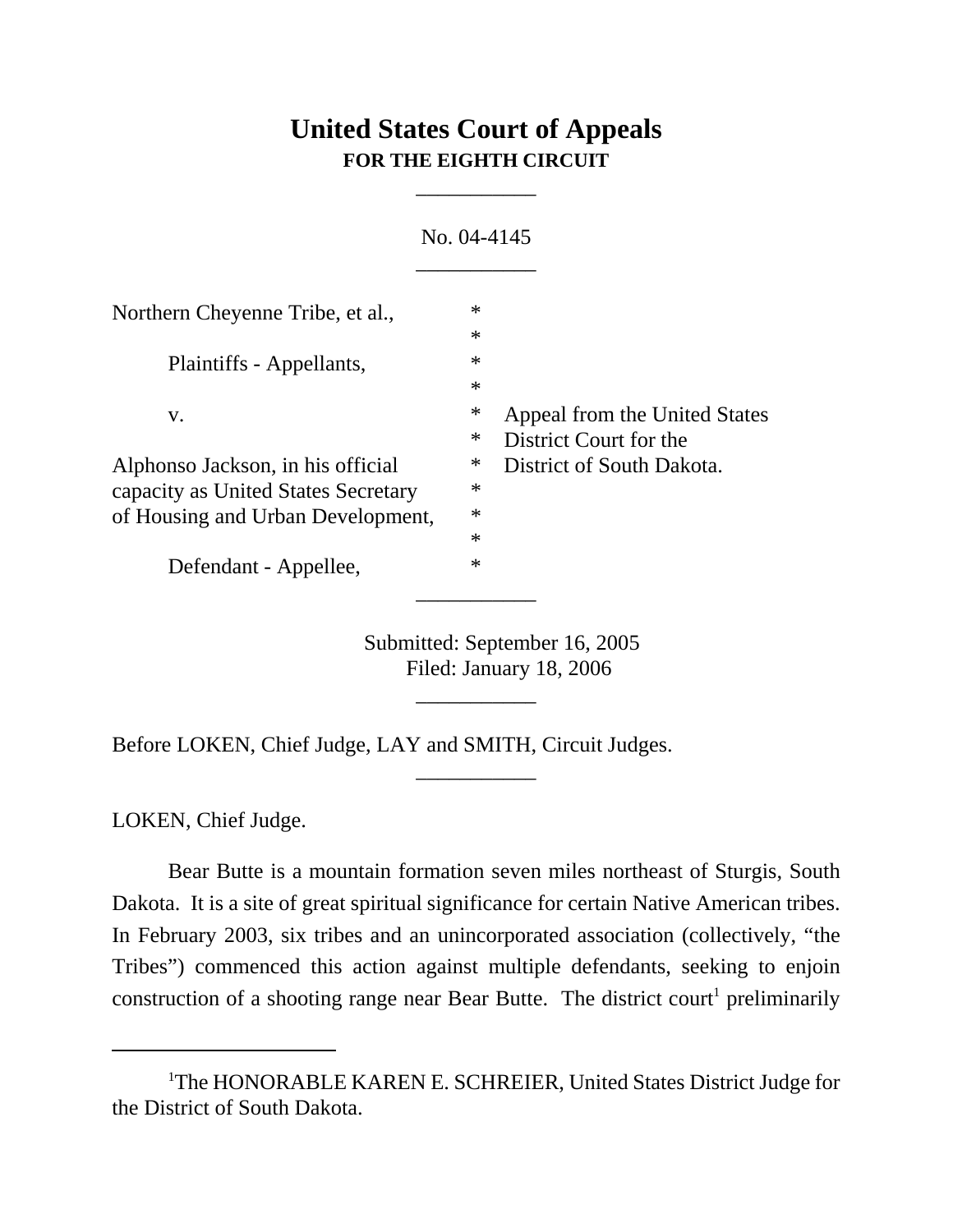enjoined the United States Department of Housing and Urban Development (HUD) and its Secretary from disbursing additional funds to the State of South Dakota for construction of the shooting range. When HUD later determined that the shooting range would not generate necessary public benefits, South Dakota withdrew its funding and the developers abandoned the project. The Tribes then dismissed their claims as moot. The district court denied an award of attorneys' fees, concluding the Tribes are not prevailing parties under the Supreme Court's decision in Buckhannon Board & Care Home, Inc. v. West Virginia Dept. of Health & Human Resources, 532 U.S. 598 (2001). The Tribes appeal the denial of an award against HUD, arguing that the relief afforded by the preliminary injunction made them "prevailing parties" entitled to an attorneys' fee award. We disagree and therefore affirm.

## **I.**

The City of Sturgis and its Industrial Expansion Corporation (collectively, "the City") planned to purchase land and construct the shooting range. To fund the project, the City applied for and received a grant of \$825,000 from funds allocated to the State of South Dakota under the Community Development Block Grant (CDBG) program established by Title I of the Housing and Community Development Act of 1974, 42 U.S.C. §§ 5301 *et seq*. Under that program, HUD allocates funds to each State to support development projects by local governments. Once funds are allocated, the State makes awards to local governments without prior HUD approval, but HUD conducts periodic audits to ensure that the State is properly awarding grants and administering the program. See 24 C.F.R. § 570.493.

The Tribes filed their complaint against the Secretary of HUD, the City of Sturgis, and two private parties. The Tribes promptly moved for a preliminary injunction to prevent construction of the shooting range until the litigation was resolved. The Secretary moved to dismiss. The other defendants agreed to stay construction of the shooting range. The district court dismissed some claims but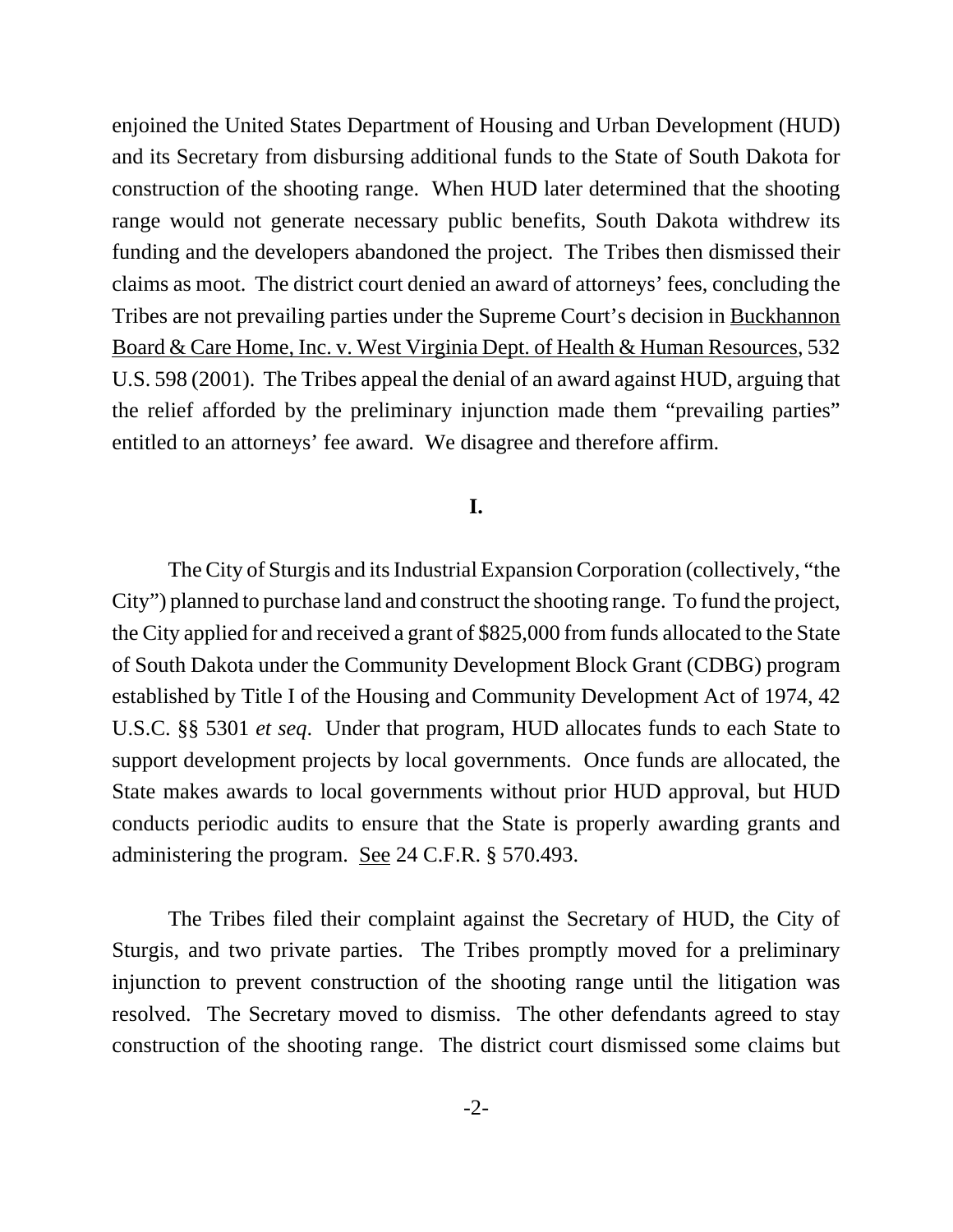granted a preliminary injunction against the Secretary and HUD based on the Tribes' claims under the Religious Land Use and Institutionalized Persons Act (RLUIPA) and the Religious Freedom Restoration Act (RFRA). As the State had previously transferred some CDBG funds to the City, the practical effect of the preliminary injunction was to compel HUD to bar the State -- a non-party to the lawsuit -- from accessing additional CDBG funds for the shooting range project.

In June 2003, after conducting a periodic review of South Dakota's CDBG program, HUD advised the State that the Bear Butte shooting range project failed to satisfy any of the CDBG program objectives -- to benefit low and moderate income persons, to aid in preventing or eliminating slums or blight, and to meet other urgent community development needs. In September 2003, South Dakota responded by cancelling its CDBG grant to the City. With this loss of funding, the City abandoned its plans to build the shooting range. Defendants then moved to dismiss the lawsuit as moot; the Tribes agreed except for the issue of attorneys' fees. The court dismissed the complaint as moot but granted the Tribes additional time to move for an award of attorneys' fees. This appeal followed denial of that motion.

## **II.**

Congress has granted district courts discretion to award attorneys' fees to a "prevailing party" in an action to enforce RLUIPA or RFRA against the United States or its officials. See 42 U.S.C. § 1988(b); 28 U.S.C. § 2412(b). In Buckhannon, the Supreme Court rejected the "catalyst theory" then prevailing in the circuit courts, which permitted a plaintiff to recover fees if the lawsuit achieved the desired result through a voluntary change in the defendant's conduct. Instead, the Court held that, to be a prevailing party entitled to a statutory attorneys' fee award, a party must obtain a *judicially sanctioned* material alteration of the legal relationship of the parties to the lawsuit. 532 U.S. at 604-05; see Cody v. Hillard, 304 F.3d 767, 772-73 (8th Cir. 2002). Citing prior decisions, the Court noted in Buckhannon that court-ordered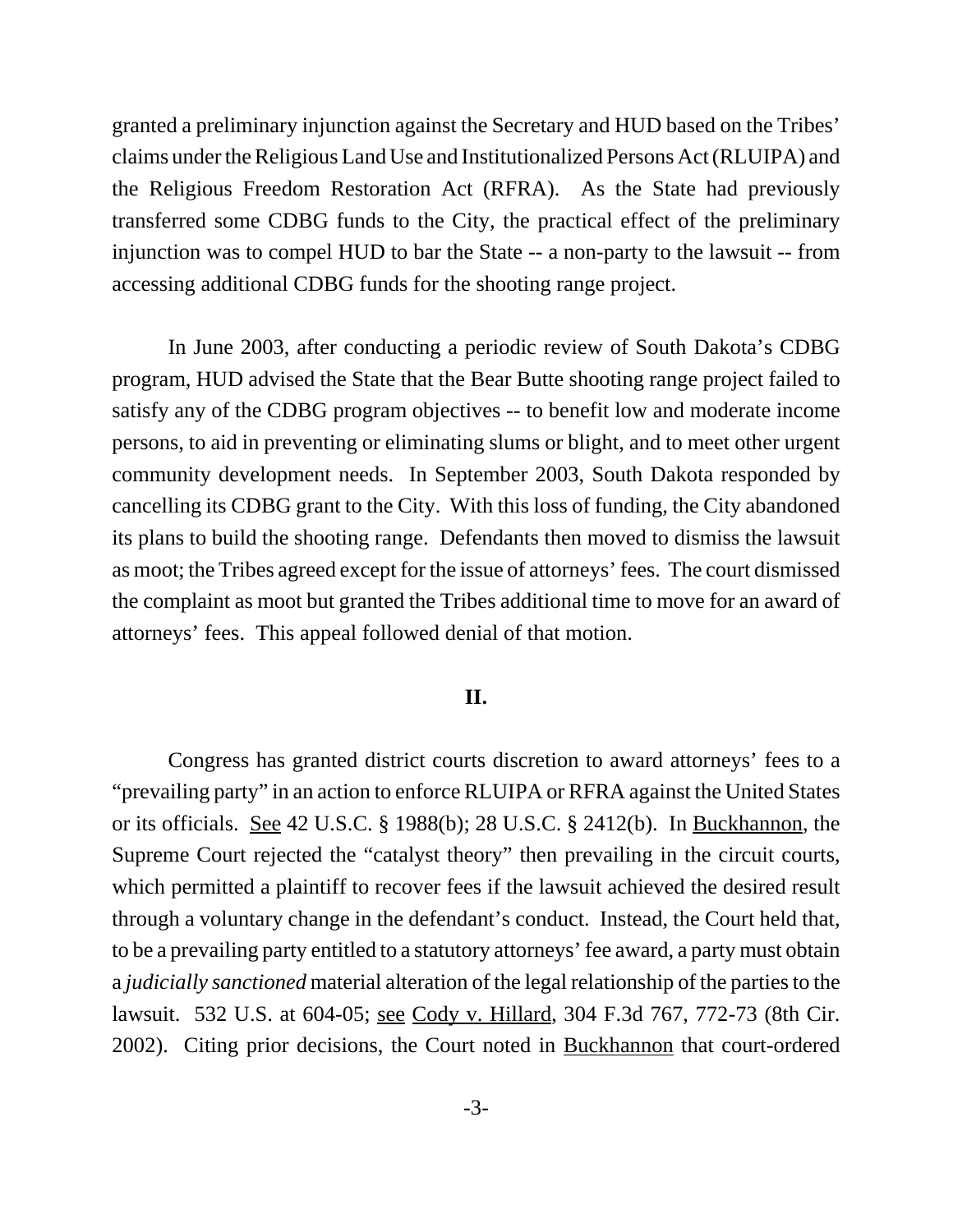consent decrees and enforceable judgments on the merits create the requisite material alteration in the parties' relationship. 532 U.S. at 604. By contrast, we have held that a judicially approved class action settlement, and a declaratory judgment awarding no relief, do not. See Christina A. v. Bloomberg, 315 F.3d 990, 992-93 (8th Cir. 2003); Sierra Club v. City of Little Rock, 351 F.3d 840, 845 (8th Cir. 2003).2

Here, the only relief the Tribes obtained in the lawsuit was a preliminary injunction that barred HUD from providing funds for construction of the shooting range from the time the injunction was entered until South Dakota canceled its block grant to the City. The issue, then, is whether that judicially sanctioned injunction effected the requisite material alteration in legal relationship to make the Tribes prevailing parties *against the federal defendant*. We review this issue *de novo*. Christina A., 315 F.3d at 992.

The Tribes first argue that they are prevailing parties because they "obtain[ed] an interim order granting them relief, even though their complaint ultimately [was] dismissed." It is of course literally true that every preliminary injunction effects some judicially sanctioned change in the parties' legal relationship. If that were all Buckhannon requires, then every recipient of a preliminary injunction becomes a

<sup>&</sup>lt;sup>2</sup>The dissent in Christina A. and some of our sister circuits have misread that decision as limiting prevailing party status under Buckhannon to those who obtain consent decrees and judgments on the merits. See Christina A., 315 F.3d at 996 (Melloy, J., dissenting); Roberson v. Giuliani, 346 F.3d 75, 81-82 (2d Cir. 2003); Smith v. Fitchburg Pub. Schs, 401 F.3d 16, 23 (1st Cir. 2005). The issue in Christina A. was whether judicial approval of a private class action settlement under Fed. R. Civ. P. 23(e) was the equivalent of a court-ordered consent decree under Buckhannon. Our divided panel held it was not. As our later discussion in Sierra Club v. Little Rock made clear, the majority in Christina A. did not consider, and certainly did not foreclose, the question whether other types of court orders, such as declaratory judgments and preliminary injunctions, may ever result in the requisite judicially sanctioned material alteration in the parties' legal relationship.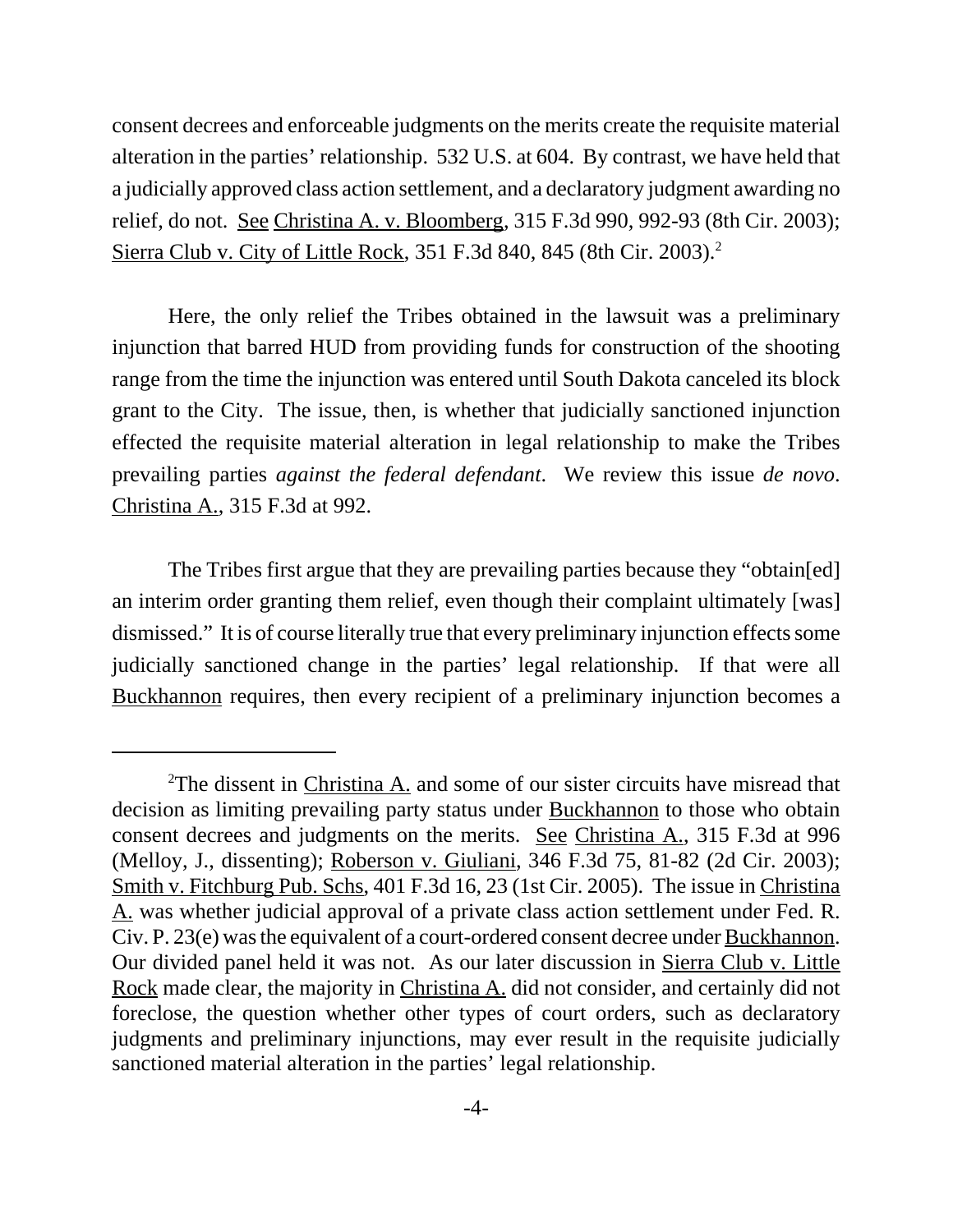prevailing party eligible for an attorneys' fee award. But when dealing with a nonfinal order such as a preliminary injunction, the argument ignores an important principle established by the Supreme Court well before Buckhannon and reemphasized in the Buckhannon opinion:

Congress intended to permit the interim award of counsel fees only when a party has prevailed on the merits of at least some of his claims. For only in that event has there been a determination of the "substantial rights of the parties," which Congress determined was a necessary foundation for departing from the usual rule in this country that each party is to bear the expense of his own attorney.

Hanrahan v. Hampton, 446 U.S. 754, 758 (1980), quoted in Buckhannon, 532 U.S. at 603. Applying this principle, it is apparent that a preliminary injunction that grants only temporary relief pendente lite is not, without more, a judicially sanctioned *material* alteration of the parties' legal relationship within the meaning of Buckhannon. Thus, virtually every circuit court to consider the question has concluded that a preliminary injunction granting temporary relief that merely maintains the status quo does not confer prevailing party status. <u>See Thomas v. Nat'l</u> Sci. Found., 330 F.3d 486, 493 (D.C. Cir. 2003); John T. Ex Rel. Paul T. v. Delaware Cty., 318 F.3d 545, 558-59 (3rd Cir. 2003); Dubic v. Green Oak Township, 312 F.3d 736, 753-54 (6th Cir. 2002); Race v. Toledo-Davila, 291 F.3d 857, 858 (1st Cir. 2002); Smyth v. Rivero, 282 F.3d 268, 276-77 (4th Cir.), cert. denied, 537 U.S. 825 (2002). We agree.

The Tribes further argue that they are entitled to prevailing party status because they obtained relief based on the merits of their claims. Most of our sister circuits have concluded that some preliminary injunctions are sufficiently akin to final relief on the merits to confer prevailing party status. See, e.g. Dupuy v. Samuels, 423 F.3d 714, 723 & n.4 (7th Cir. 2005). We are inclined to agree. For example, the grant of a preliminary injunction should confer prevailing party status if it alters the course of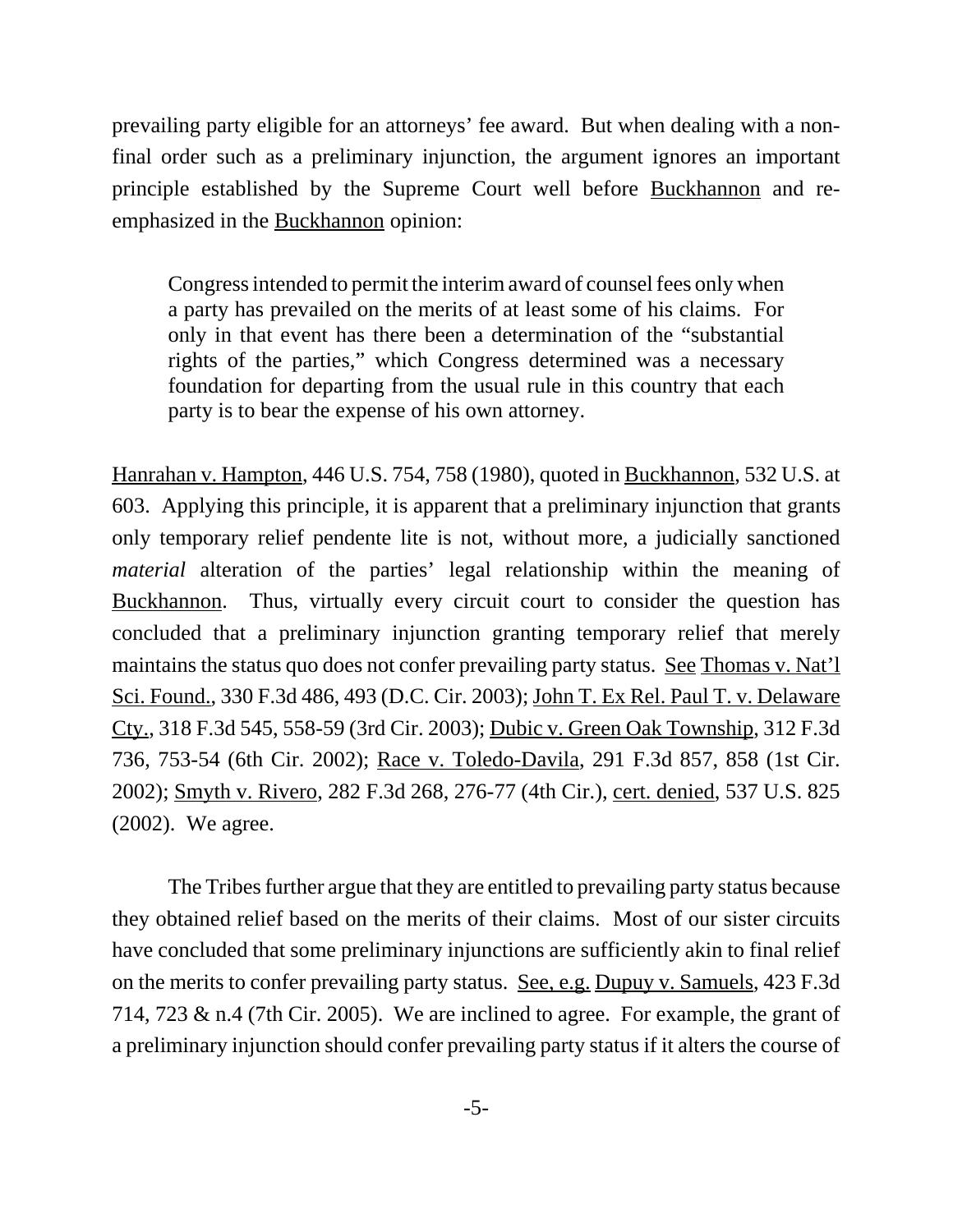a pending administrative proceeding and the party's claim a for permanent injunction is rendered moot by the impact of the preliminary injunction. See Role Models Amer., Inc. v. Brownlee, 353 F.3d 962, 966 (D.C. Cir. 2004); Watson v. County of Riverside, 300 F.3d. 1092, 1096 (9th Cir. 2002), cert. denied, 538 U.S. 923 (2003). That type of preliminary injunction functions much like the grant of an irreversible partial summary judgment on the merits.

Here, on the other hand, although the district court before issuing the preliminary injunction considered whether the Tribes were *likely* to prevail on the merits, as we required in Dataphase Sys., Inc. v. C L Sys., Inc., 640 F.2d 109, 113 (8th Cir. 1981) (en banc), the court granted only interim relief that preserved the status quo until it could resolve the merits of the Tribes' claims. Moreover, in granting the preliminary injunction, the court primarily considered the merits of those claims against the other defendants, who had agreed voluntarily to stay construction of the shooting range. The court did not discuss whether those claims would entitle the Tribes to final relief on the merits against the Secretary, given HUD's relatively remote and indirect role in the shooting range project.

In the end, the Tribes achieved their desired result because of a regulatory action taken by HUD under the CDBG program for reasons unrelated to the merits of the Tribes' RFRA and RLUIPA claims, and because of voluntary decisions by the other defendants to abandon the shooting range project. In these circumstances, it would be ironic, to say the least, if the Tribes were awarded attorneys' fees against the defendant whose voluntary action triggered this result. We conclude that such an award is not authorized by the governing statutes and Supreme Court decisions. The Tribes obtained no relief on the merits of their claims against the Secretary. The preliminary injunction preserved one limited aspect of the status quo without in any way effecting a judicially sanctioned material alteration in the relationship between